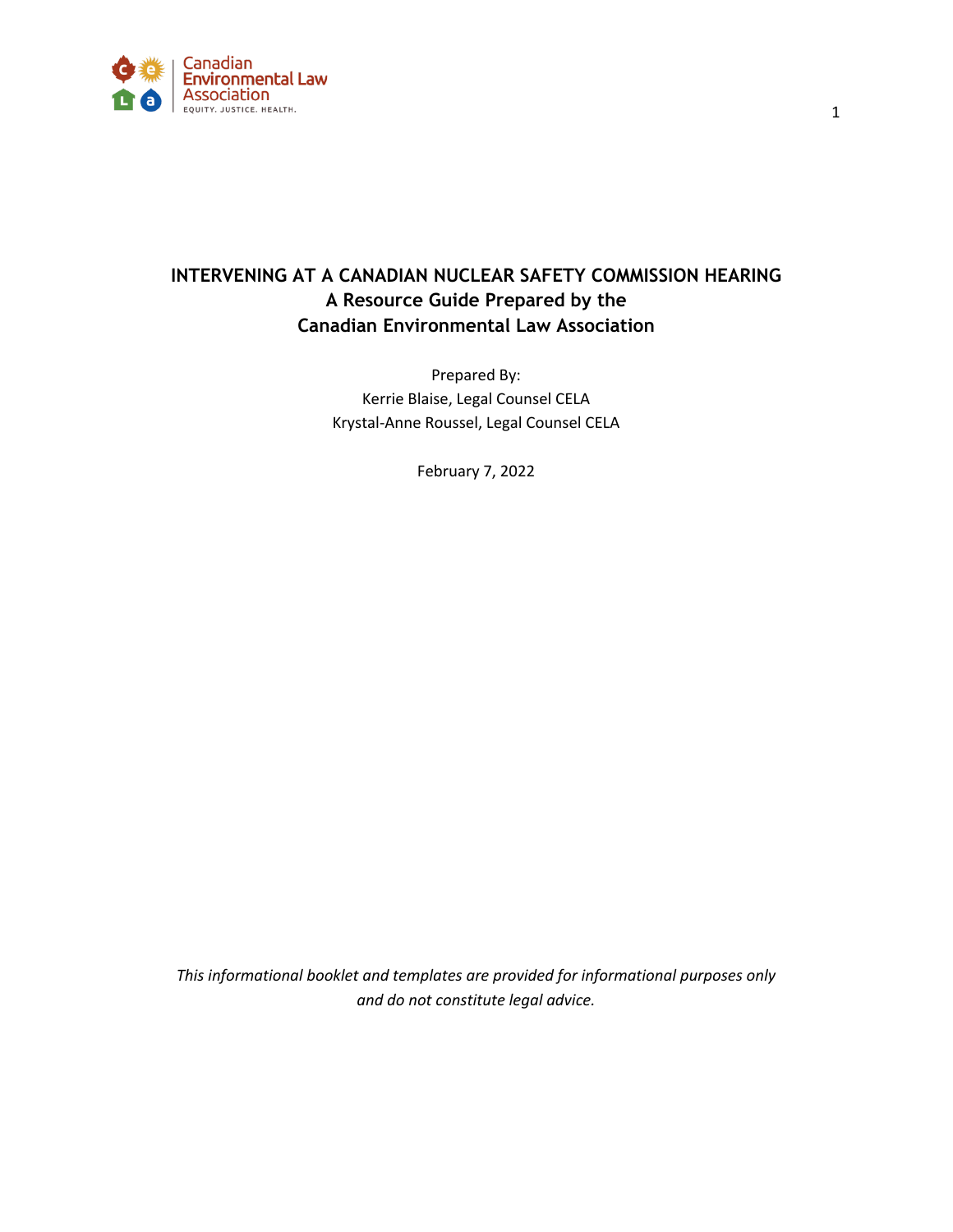

# Contents

| <b>PART I - RESOURCES</b> |  |  |  |
|---------------------------|--|--|--|
|---------------------------|--|--|--|

| $\mathbf{1}$ . |                                                                          |  |  |  |
|----------------|--------------------------------------------------------------------------|--|--|--|
| 2.             |                                                                          |  |  |  |
|                | Hearing Documents Key documents setting out scope of hearing and issues: |  |  |  |
|                |                                                                          |  |  |  |
|                |                                                                          |  |  |  |
|                |                                                                          |  |  |  |
| 2.             |                                                                          |  |  |  |
| 3.             |                                                                          |  |  |  |
| 4.             |                                                                          |  |  |  |
|                |                                                                          |  |  |  |
|                | 1.                                                                       |  |  |  |
|                | 2.                                                                       |  |  |  |
|                |                                                                          |  |  |  |
| 1.             |                                                                          |  |  |  |
|                |                                                                          |  |  |  |
|                |                                                                          |  |  |  |
|                |                                                                          |  |  |  |
| 2.             |                                                                          |  |  |  |
|                | 1.                                                                       |  |  |  |
|                | 2.                                                                       |  |  |  |
|                | 3.                                                                       |  |  |  |
|                |                                                                          |  |  |  |
|                |                                                                          |  |  |  |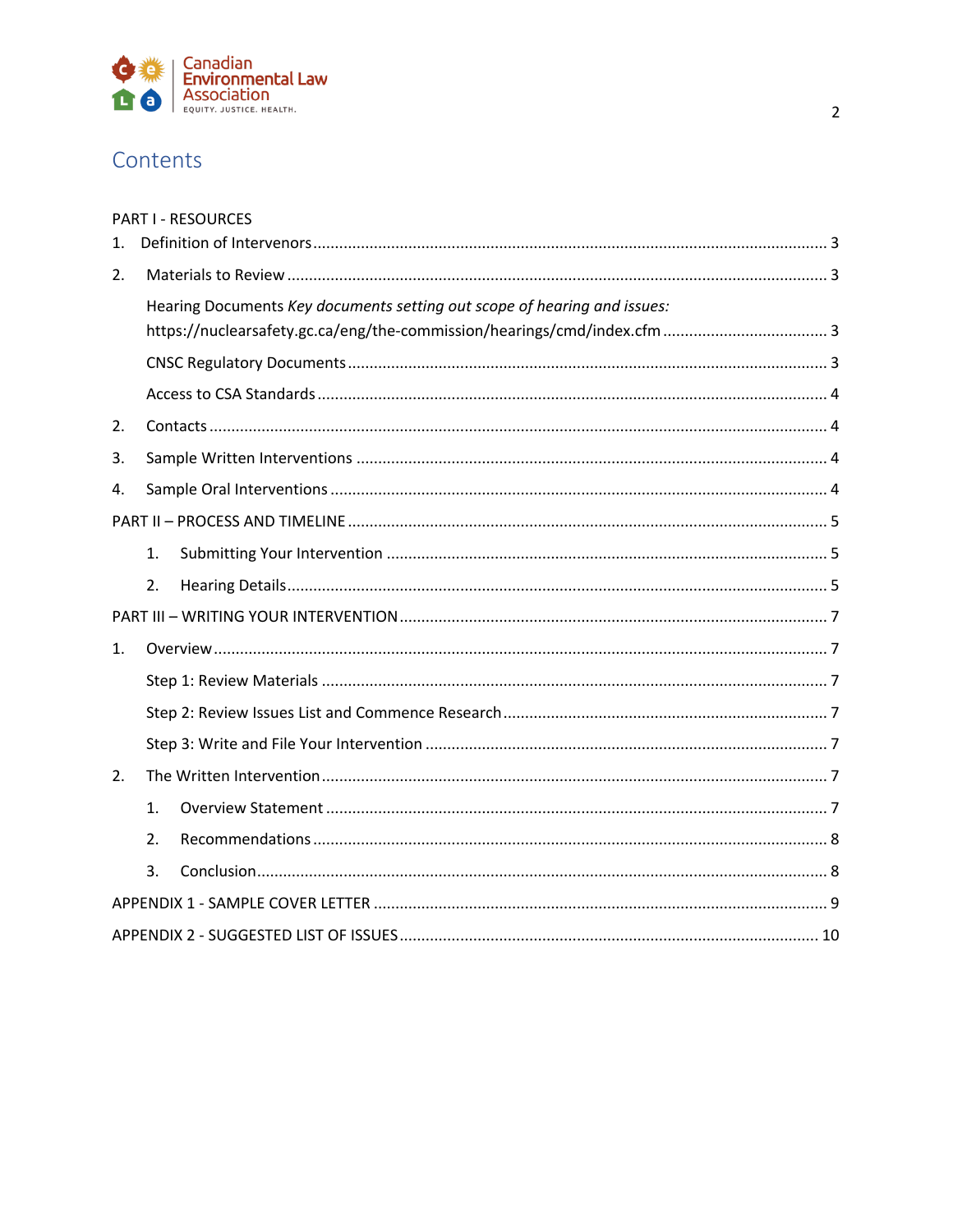

### **PART I - RESOURCES**

### **1. Definition of Intervenors**

According to the CNSC,

Intervenors are members of the public or organizations **who have an interest or expertise** in the matter who have requested the opportunity to present information on the subject of the proceeding.

Where a proceeding allows for both written submissions and an oral presentation, the **intervenor may choose to present both orally and in writing, or to make a written submission only.** In general, an intervenor may only make an oral presentation if a written submission has been made. Rule 19 of the *Canadian Nuclear Safety Commission Rules of Procedure* gives the Commission discretionary power as to whether to permit a person to participate in a proceeding.

For more information on writing your intervention, see the CNSC's guidance document at: https://nuclearsafety.gc.ca/eng/acts-and-regulations/regulatory-documents/published/html/regdoc3-4- 1/index.cfm#sec1-4-5

### **2. Materials to Review**

#### **Hearing Documents**

*Key documents setting out scope of hearing and issues:* https://nuclearsafety.gc.ca/eng/thecommission/hearings/cmd/index.cfm

- 1. NB Power Licence Renewal Application: https://www.nbpower.com/media/1490873/2021-06- 30-application-by-new-brunswick-power-for-the-renewal-of-170-1-2022.pdf
- 2. CNSC Staff Commission Member Document (CMD): CMD 22-H2 Submission from CNSC staff on the application by NB Power for the renewal of the licence for the Point Lepreau Nuclear Generating Station (PDF, 332 pages, 3.77 MB)
- 3. NB Power Commission Member Document (CMD): CMD 22-H2.1 Submission from NB Power on their application for the renewal of the licence for the Point Lepreau Nuclear Generating Station (PDF, 159 pages, 9.13 MB)

#### **CNSC Regulatory Documents**

*Check for relevancy based on topic matter of your intervention:* https://nuclearsafety.gc.ca/eng/acts-andregulations/regulatory-documents/index.cfm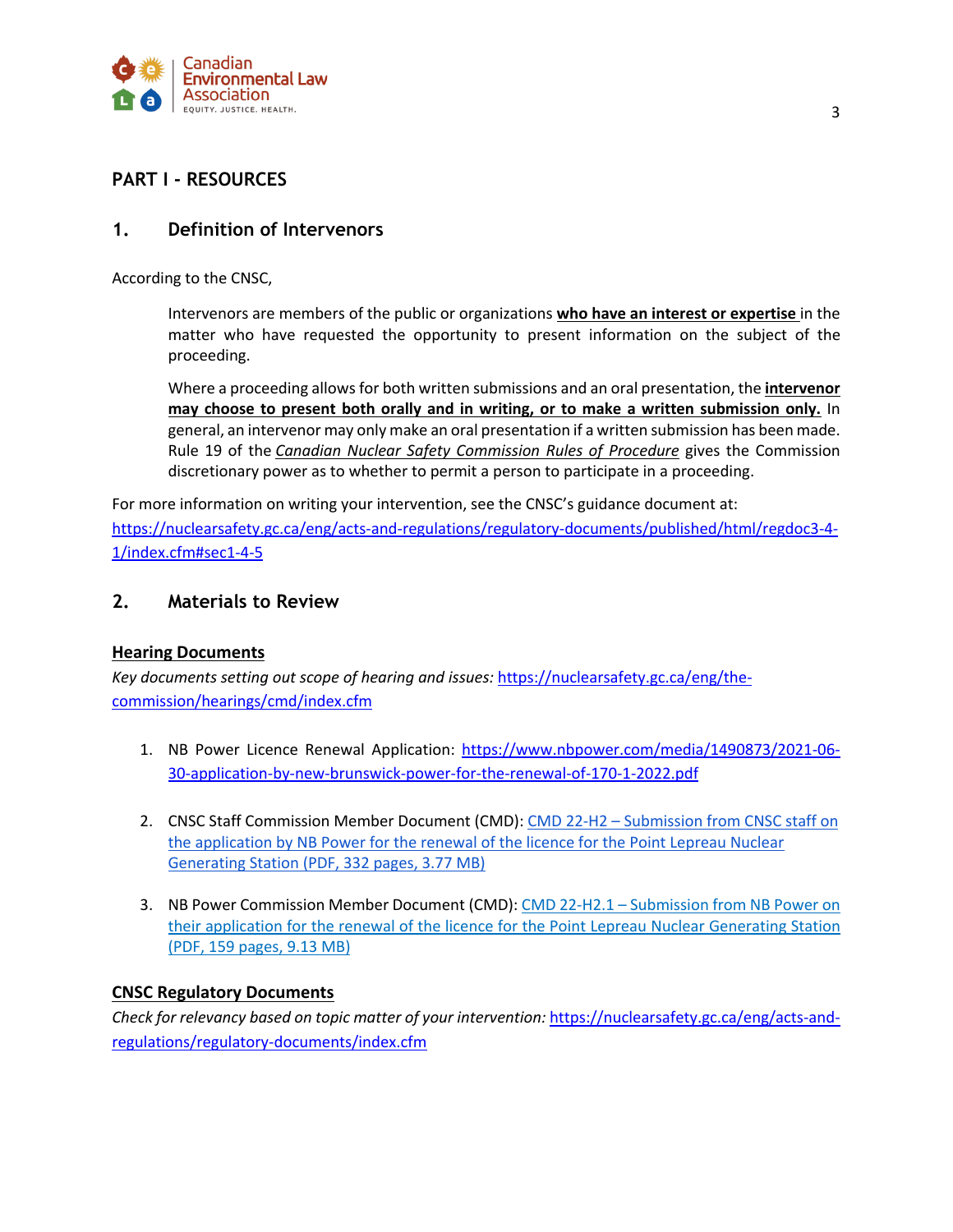

### **Access to CSA Standards**

Register for free access. Note however, community users are unable to print or save material nor reproduce due to copyright: https://community.csagroup.org/

### **2. Contacts**

- CNSC Information Requests: cnsc.info.ccsn@cnsc-ccsn.gc.ca
- Questions about Interventions: interventions@cnsc-ccsn.gc.ca
- NB Power Information Requests direct to Kathleen Duguay: KDuguay@nbpower.com

### **3. Sample Written Interventions**

- CELA Intervention on NB Power's Licence Renewal (2017): https://cela.ca/emergency-planningat-the-point-lepreau-nuclear-generating-station-2/
- CELA Intervention on OPG's Pickering Nuclear Generating Station (2018): https://cela.ca/wpcontent/uploads/2019/07/1189-CELA-Submission-to-the-CNSC-Pickering-Licence-Renewal-2018-H-03.pdf
- Swim Drink Fish Intervention for CNSC Regulatory Oversight Meeting (2019): http://www.nuclearsafety.gc.ca/eng/the-commission/meetings/cmd/pdf/CMD18/CMD19-M35- 3.pdf

### **4. Sample Oral Interventions**

- CELA Presentation for Douglas Point Waste Facility (2020): https://cela.ca/decommissioninglicence-amendment-cnls-douglas-point-waste-facility/
- CELA Intervention on OPG's Pickering Nuclear Generating Station (2018): https://cela.ca/presentation-to-cnsc-pickering-relicensing-2018/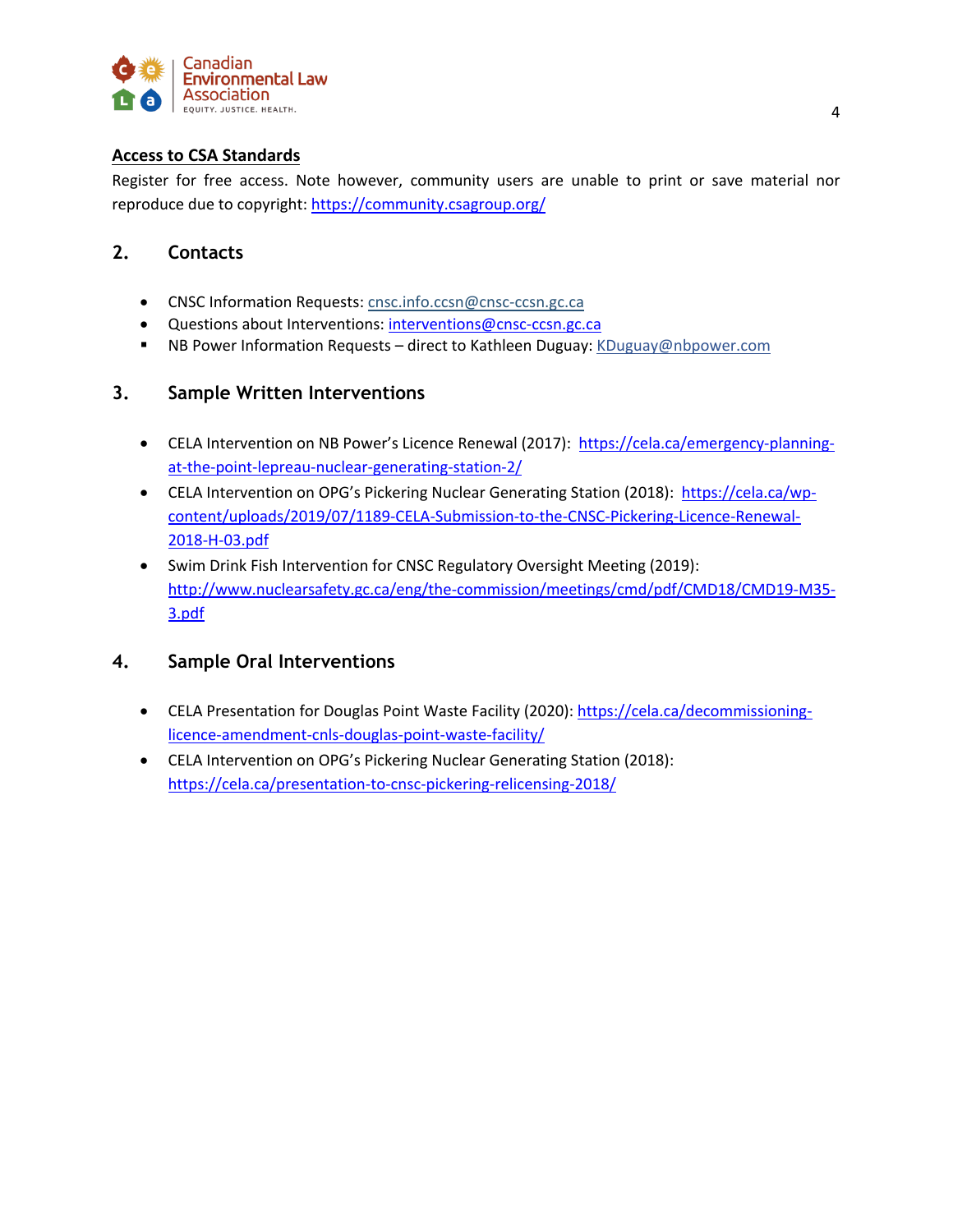

### **PART II – PROCESS AND TIMELINE**

#### **1. Submitting Your Intervention**

#### **Written Interventions & Request for Oral Intervention Due:** March 28, 2022

**Presentation (if permitted) Due:** Approximately 2 weeks prior to hearing

#### **Intervention Requirements**

- You must indicate if you are asking to participate in writing only, or also requesting to make an oral presentation.
- The request to intervene, sent by email to cnsc.interventions.ccsn@canada.ca or filed online at http://www.nuclearsafety.gc.ca/eng/the-commission/intervention/index.cfm, must include:
	- o a written submission of the comments to be presented to the Commission
	- $\circ$  a statement setting out whether the requester wishes to intervene by way of written submission only or by way of written submission and oral presentation
	- $\circ$  the requester's name, address and telephone number (also the email, it is easier for communicating the agenda, etc.)
- If the CNSC permits you to present orally, the time allowed to present is typically 10 minutes. It is meant as an opportunity to summarize key points of your written intervention. The Commission members read all the submissions prior to the hearing, so the intervenors should focus on the key points of their submission when presenting. After the presentation, the Commission members can ask questions to the intervenor, CNSC staff or NB Power on the submission and/or comments presented. There is no time limit for the discussion that follows the presentation.

### **2. Hearing Details**

#### **Periodically check CNSC hearing page for updates and new documents, like:**

- Presentations from NB Power and CNSC Staff
- Other public interventions and presentations
- Visit: https://nuclearsafety.gc.ca/eng/the-commission/hearings/cmd/index.cfm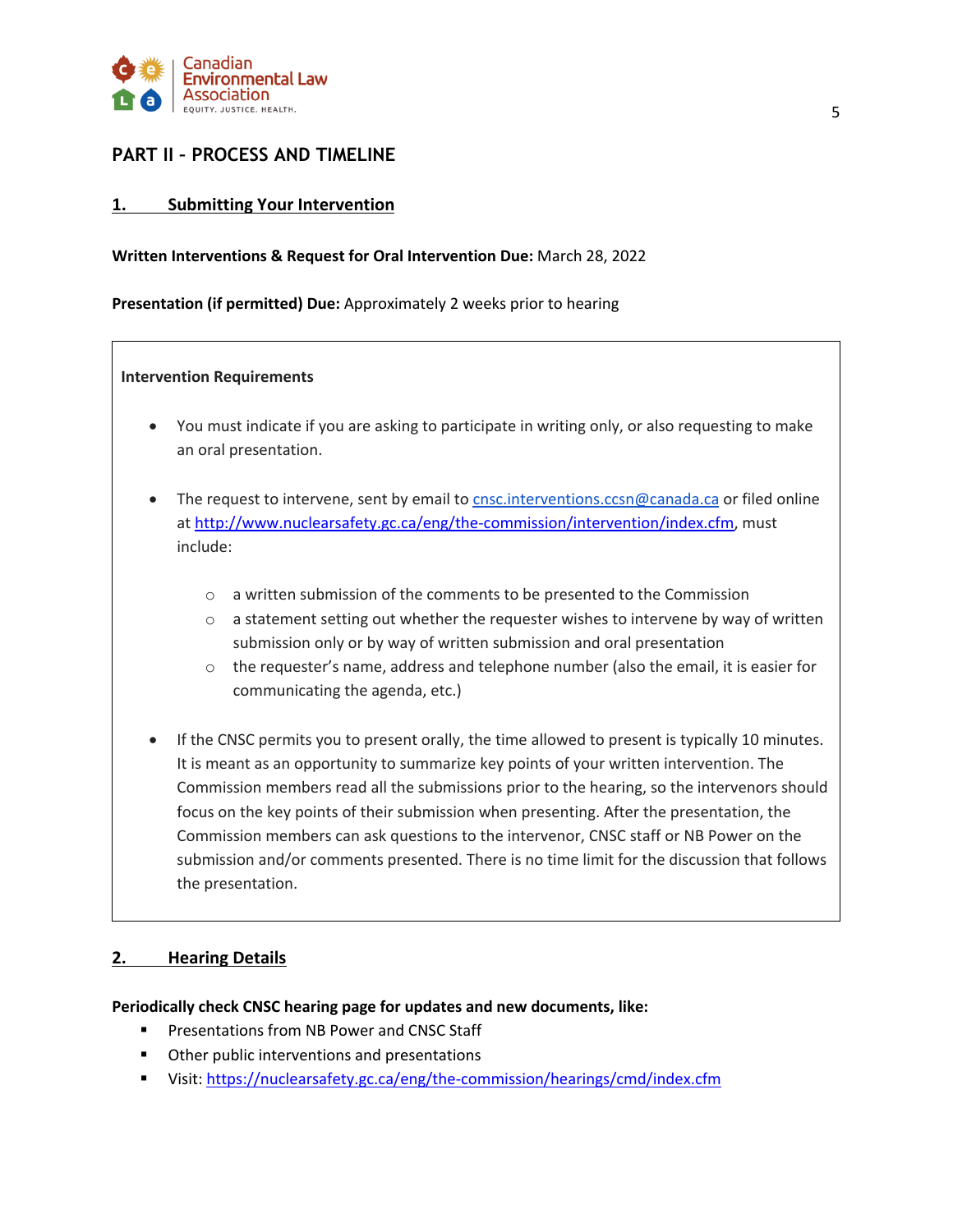

#### **Hearing Dates**

- Part I: January 26, 2022 (NB Power and CNSC Staff)
- Part II: May 11-12, 2022 (Intervenors)
- See full notice: https://nuclearsafety.gc.ca/eng/the-commission/pdf/NoticeRevision1-PublicHearingPFP-NBPower-22-H2-e.pdf

#### **Decision from CNSC expected by:**

■ June 30, 2022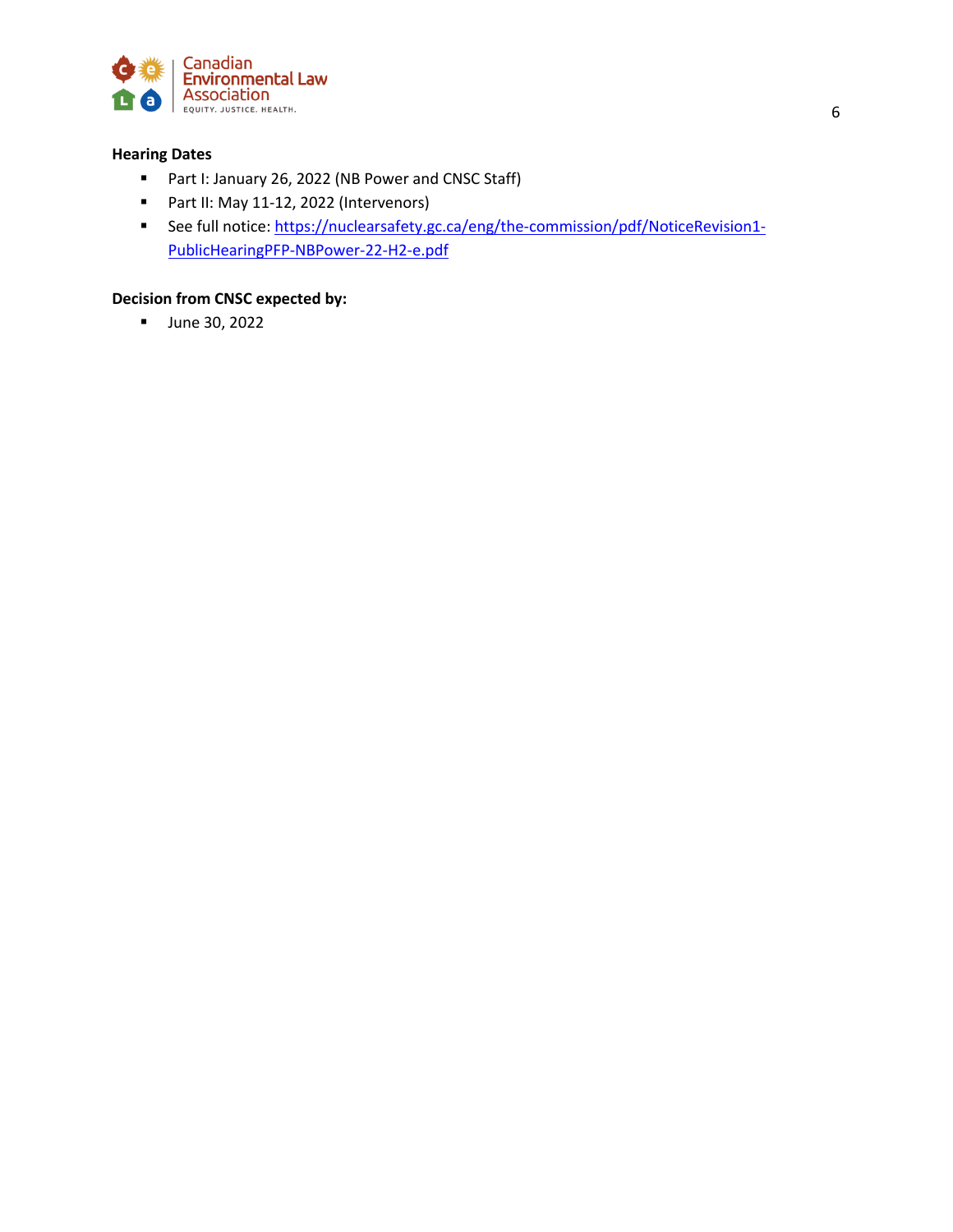

## **PART III – WRITING YOUR INTERVENTION**

#### **1. Overview**

#### **Step 1: Review Materials**

- See materials and links above
- **•** Prioritize reading hearing documents

#### **Step 2: Review Issues List and Commence Research**

■ See Appendix 2 and select topic(s)

#### **Step 3: Write and File Your Intervention**

- See Appendix 1 for template cover letter
	- o Do you want to request a written and oral intervention opportunity?

### **2. The Written Intervention**

#### **1. Format**

In your written comment, consider answering these questions:

#### **Why is it important?**

Try to make your comment persuasive. Engage the Commissioners, tell a story. Communicate the justness of your position and solicit the CNSC's affection for your cause.

#### **What's the key issue?**

Frame your intervention's key issue or issues. Be careful not to state the issue(s) too broadly. If you're too broad, then your intervention may be excessively lengthy because you'll need a lot of supporting details. Keep it focused, with accompanying facts to support.

#### **What are the facts?**

Provide enough facts to give context to your key issues and concerns. You can include links and references.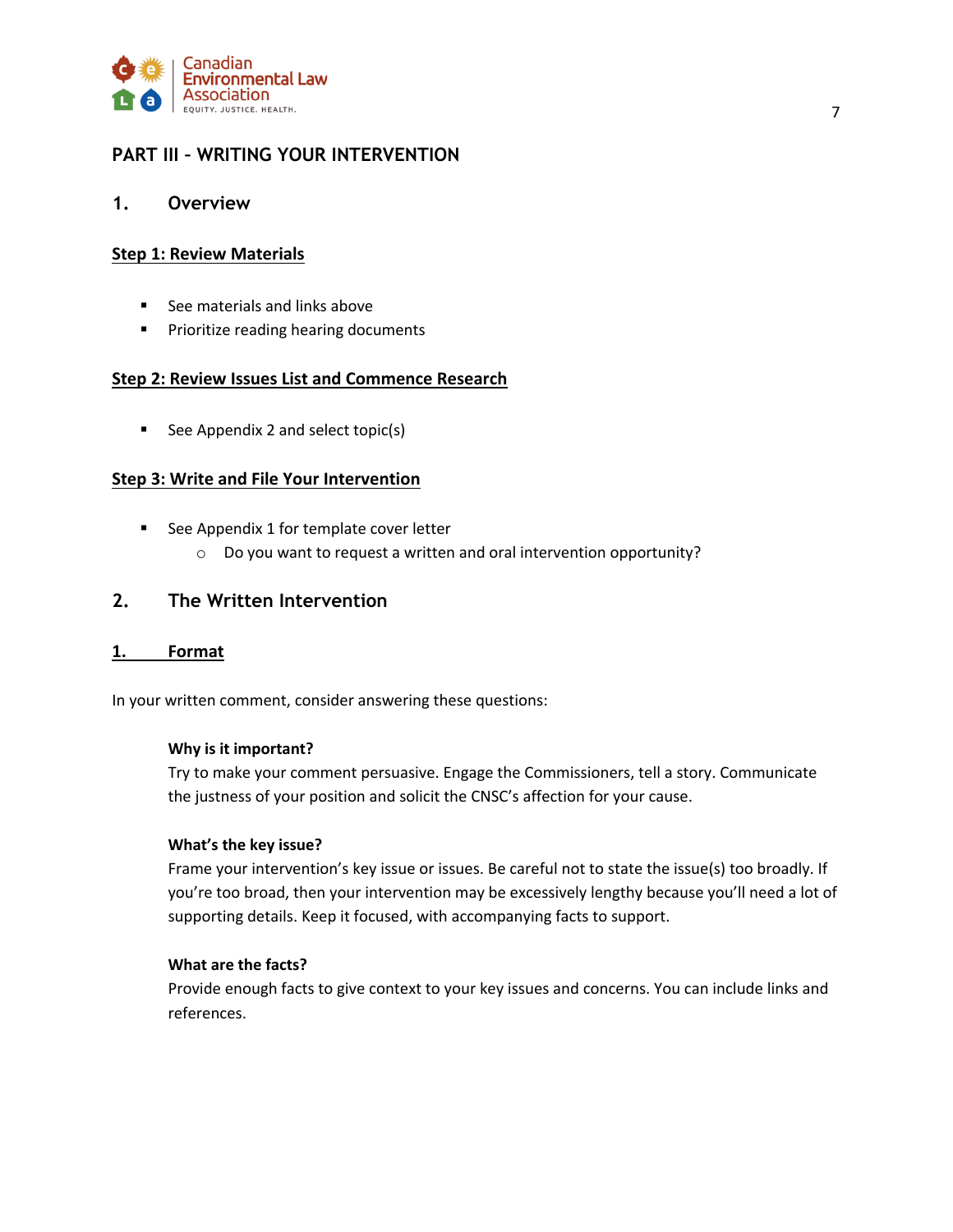

#### **2. Recommendations**

- Consider dividing your report into chapters or subsections, each covering a certain topic. Based on these topics, your facts and analysis, what are your requests or recommendations to the Commission? (see Sample Written Interventions, above, for style and guidance on writing recommendations)
- Summarize these recommendations and requests at the end of each section and number (see Sample Written Interventions, above)

#### **3. Conclusion**

- § What is the order your request from the Commission?
- Summarize and list your recommendations in this concluding section.
- See sample Written Interventions above for examples.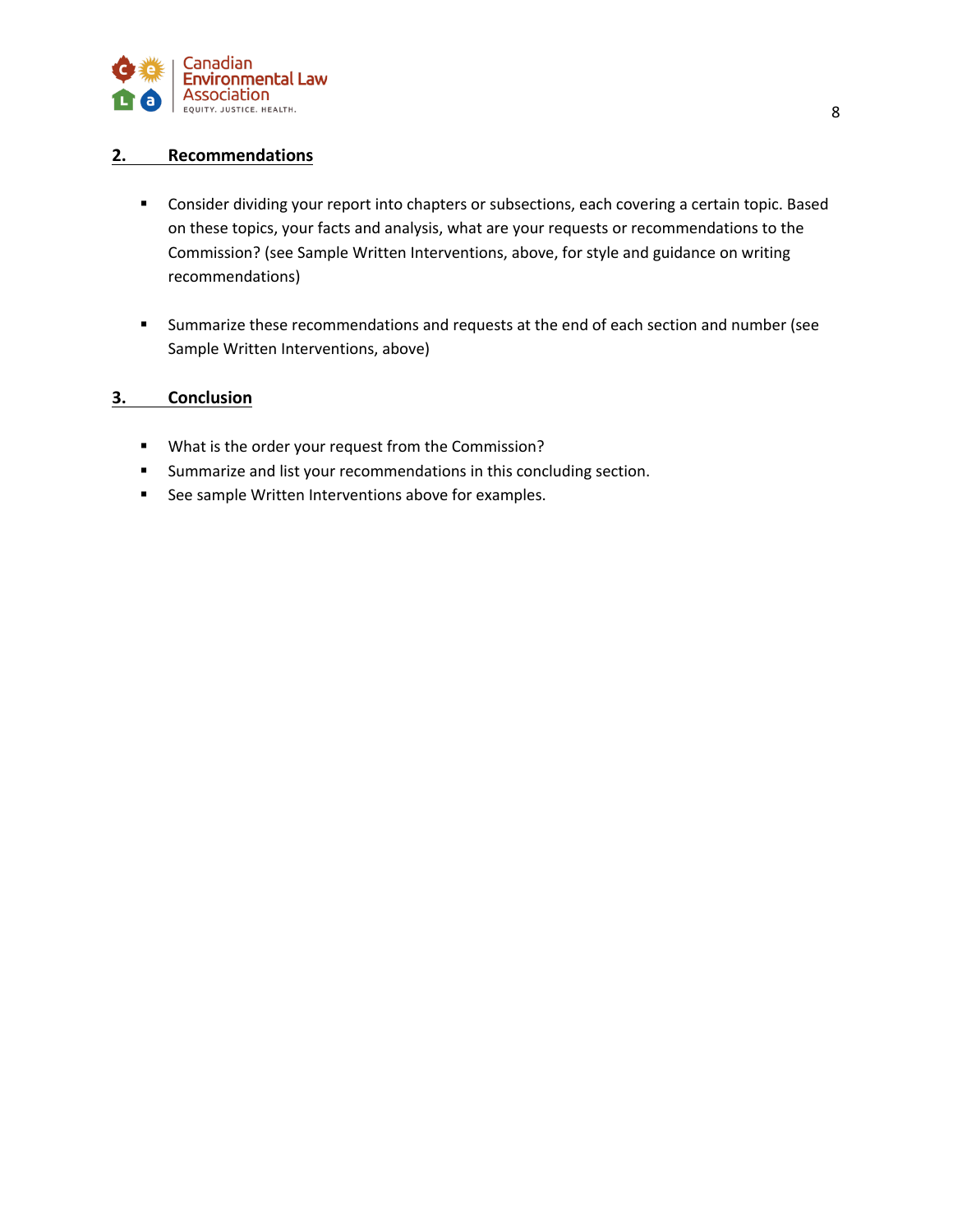

### **APPENDIX 1 - SAMPLE COVER LETTER**

### **DATE**

Senior Tribunal Officer, Secretariat Canadian Nuclear Safety Commission 280 Slater Street, P.O. Box 1046, Station B Ottawa, Ontario K1P 5S9

*Sent by email interventions@cnsc-ccsn.gc.ca*

**RE:** Intervention by XX for the NB Power Licence Renewal Application (Hearing Ref. 2022 - H - 02)

To whom it may concern:

[NAME] requests to intervene in the hearing in the above-referenced matter at [LOCATION New Brunswick (if possible) or virtually].

IF YOU WISH TO HAVE AN ORAL PRESENTATION, INLCUDE THIS STATEMENT IN YOUR LETTER:

By this letter, and pursuant to the CNSC's *Rules of Procedure* ("*Rules*"), I request status to participate as an intervenor in the public hearing and an opportunity to present oral submissions.

Please also find attached my submission to the Canadian Nuclear Safety Commission regarding the licence renewal of the NB Power Point Lepreau Nuclear Generating Station.

Sincerely,

[NAME] [CONTACT INFO - requester's name, address, telephone number, email]